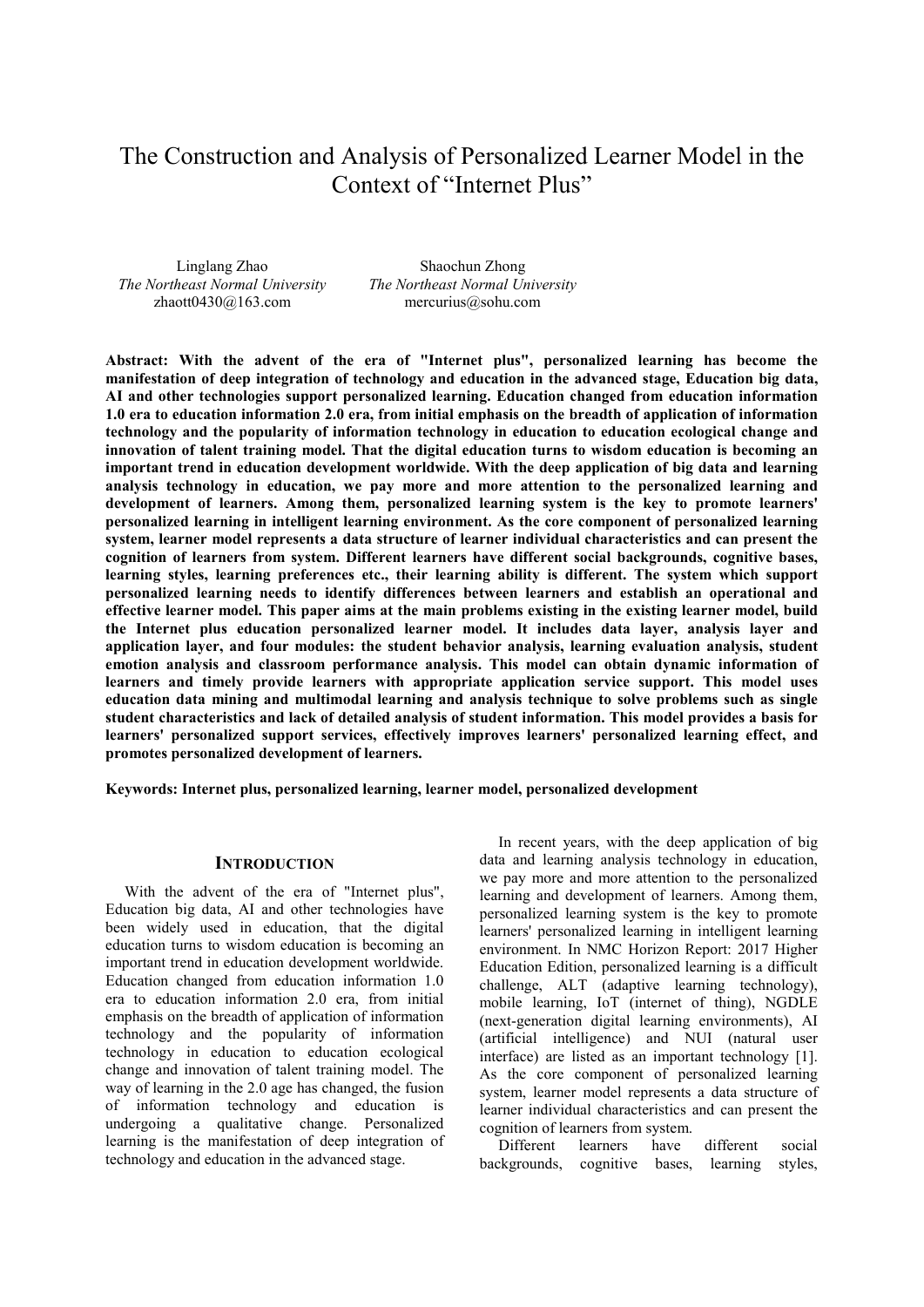learning preferences etc., their learning ability is different. The system which support personalized learning needs to identify differences between learners and establish an operational and effective learner model. In order to build the Internet plus education personalized learner model, this paper analyzes the current situation and problems of the learner model domestic and overseas, and combine the relevant theories.

## **THE RESEARCH STATUS AND PROBLEM ANALYSIS OF LEARNER MODEL**

The foreign learner models mainly include covering model, stereotype model, perturbation model, constraint-based model, Bayesian network student model, student model based on fuzzy theory, etc. <sup>[2]</sup>. The domestic learner models are classified from two aspects: on the one hand, which including a cognitive model, a deviation model, a covering model [3], on the other hand, it is divided into static model, dynamic model and evaluation and error diagnosis model<sup>[4]</sup>. According to the existing learner model, it is found that there are some problems, such as personal features are relatively single and Information ownership is too mixed and disorderly.

Personalized learner model is a vital function module in the personalized learning system. It is a model that characterizes individual attributes, cognitive structure, learning motivation, learning style, learning attitude and so on. It is also the key to realize the personalized learning. When constructing the model, we should not only consider whether the learner model can better adapt to the personalized learning system, but also consider the information dimension of learners' personality characteristics and the hierarchical design of the model.

# **THE CONSTRUCTION OF PERSONALIZED LEARNER MODEL IN THE INTERNET PLUS EDUCATION CONTEXT**

 To build the Internet plus education personalized learner model, first is to clarify the elements that make up the learner model, that is, learners' personality characteristics and basic information. This paper records learners' learning process, learning skill, knowledge ability and learning mode according to CELTS-11 learner model specifications, and then get the basic information of the learner, at the same time, from the perspective of psychological cognition clarifies the dimensions of learners' personality traits, improve the system of learners' personality traits. The second, this paper is based on constructivism and behaviorism, using education big data and multimodal learning analysis technology, and collecting and sorting out the behavioral data of learners' participation in learning activities. It obtains the data of student participation

from four aspects: student behavior, learning<br>evaluation, student emotion and classroom emotion and performance. And then , this paper analyzes the contents systematically , in this way, learners' personality characteristics such as cognitive structure, learning style, learning motivation and learning attitude can be acquired. The purpose of constructing the learner model in this paper is learners with different personality traits are provided with appropriate personalized services and realizing teaching students in accordance of their aptitude.

 The personalized learner model should include initialization database, and should acquire the dynamic data of learners' characteristics in time, and should use the correlation between each level to provide basis for personalized service. The personalized learner model designed in this paper consists of three modules: Data layer, analysis layer and application layer, as shown in Figure 1.



Figure 1 Internet plus education personalized learner model

In the data layer of this model, according to the learner information in the CELTS-11 learner model specification and combining the actual situation of personalized learning support service system, the learner information data of the personalized learner model is divided into four categories. First is personal<br>background information, including identity background information, including identity information, this kind of information involves the privacy of learners, mainly including the names, ages, gender, birthplace and so on. The management information mainly includes the brief information of the learning center, level, major and enrollment batch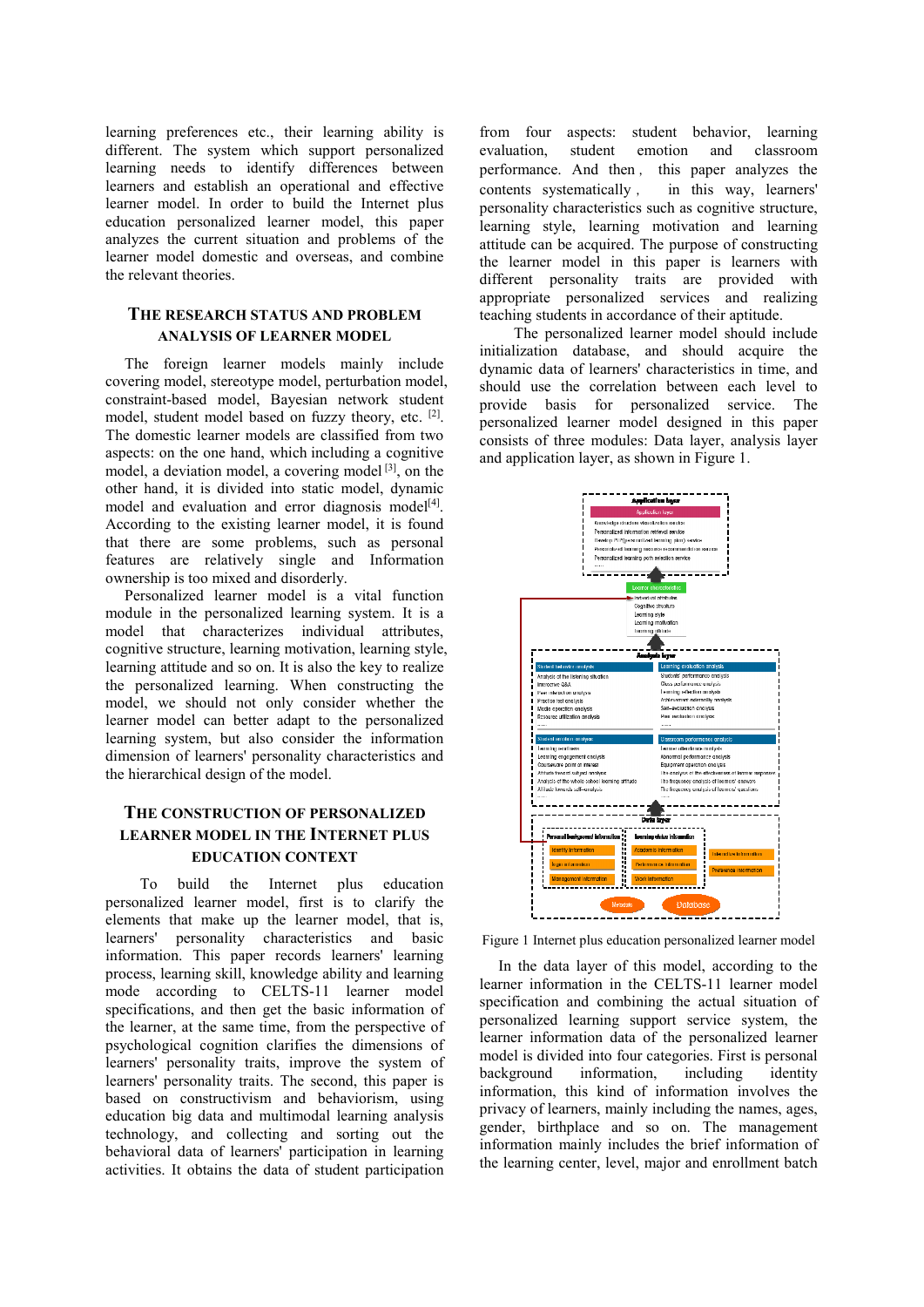of the learner. The login information mainly includes the account number and password of all kinds of systems and other information about the learner's security certificate. Second is learning status information, including academic information, which mainly includes brief information related to learners' learning, such as entrance examination results, educational background obtained and course scores obtained. The information of works mainly includes the record of excellent performance of learners in various learning activities and online discussions, as well as the learning results obtained. Thirdly, interactive information, it mainly includes interactive information between learners and teachers, systems, other learners and learning resources. Fourth, preference information, it mainly includes information to promote personalized services, such as path selection preference, resource selection preference, etc. Among them, the acquisition of individual background information can directly form the individual attributes of learners' personality traits, that is, the initialization of personalized learner model. The other four types of information are dynamic and keep updating with the deepening of learners' personalized learning process.

In the analysis layer of the model, four kinds of dynamic information in learner information are analyzed at different levels. It mainly includes four aspects: student behavior analysis, learning evaluation analysis, student emotion analysis and classroom performance analysis. Each level of analysis includes various sub-dimensional analysis processes. The analysis of students' behavior includes analysis of the listening situation, interactive Q&A, peer interaction analysis, practice test analysis, media operation analysis, and resource utilization analysis. Learning evaluation analysis includes students' performance analysis, class performance analysis, learning reflection analysis, achievement externality analysis, self-evaluation analysis, peer evaluation analysis, teacher evaluation analysis, etc. Students' sentiment analysis mainly includes learning readiness, learning engagement analysis, courseware point of interest, attitude toward subject analysis, analysis of the whole school learning attitude, and attitude towards selfanalysis and so on. Class performance analysis mainly includes learner attendance analysis, abnormal performance analysis, equipment operation analysis, the analysis of the effectiveness of learner responses, the frequency analysis of learners' answers, the frequency analysis of learners' questions, the skill analysis of solving problems, etc. Among them, the analysis of learning evaluation has great influence on the cognitive structure of learners, the analysis of student behavior has certain influence on learners' learning style and learning attitude, the analysis of students' emotion has certain influence on their learning motivation, learning attitude and learning style, and the analysis of class performance has a

great influence on learners' learning attitude. And the determination of these four learner characteristics will directly influence the personalized service effect of the application layer.

In the application layer of the model, according to the learner characteristics in the analysis layer, this paper provides personalized application service for learners, and mainly includes five application services:

First is knowledge structure visualization service. The human brain is better at analyzing and processing visual images than text [5]. Common forms of expression are thought mapping, semantic network, concept map, etc. This service provides learners with an interconnected knowledge structure, helps learners scan the knowledge structure quickly, and make learners learn in a timely manner according to what they don't know.

Second is personalized information retrieval service. This service can push the right information for learners in both directions. It can not only analyze learners' learning needs and push learning resources for learners, but also filter some information.

Third is develop PLP(personalized learning plan) service. Learners are analyzed in three dimensions by using learning analysis technology. It can master learners' learning emotion, learning behavior and learning performance. PLP mainly includes learners' resumes, learning goals, implementation plans, learning reflections, and plan revisions. According to the personal interest,

the preference for personalized learning plan, learners choose different courses and practice, take part in the activities of different learning. They can interact with learners of different grades, and discuss the courses and experiences they need to develop their careers and achieve their goals. Each week, learners have 20 minutes of online consultation and guidance for PLP, through one-to-one communication with teachers, they can timely thinking progress and adjust the plan. This service helps learners to effectively apply SMART (Specific, Measurable, Achievable, Relevant and Time-bound) framework to their learning life, thus making the classroom active and full of vitality, and it allows learners to see their future plans and make changes at any time.

Fourth is personalized learning resource recommendation service. Personalized learning resources include resource contents, resource type (text, multimedia, pictures, logs), resource source, resource operation (downloading, uploading, deleting, updating, sharing, viewing, transferring, subscription, collection, commenting). By test scores, examination results, homework, learning path, interactive frequency and number of speech data determine the state of learning and individual inclination, it quickly locates the learning resources needed by learners and recommends appropriate learning resources for learners. If the learner knows the current knowledge